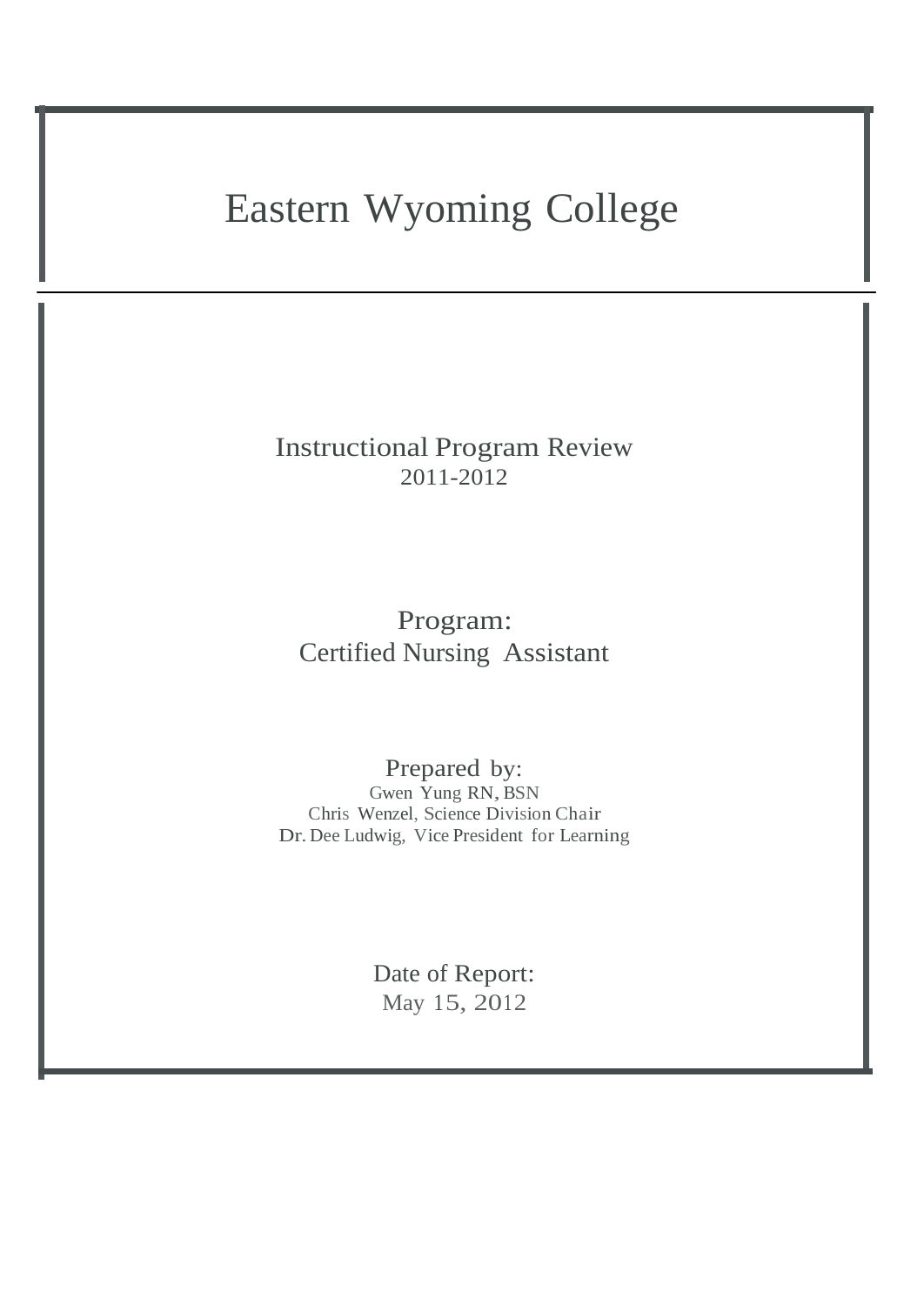# EASTERN WYOMING COLLEGE Instructional Program Review

Program Name: Health Technology (HLTK) & Nursing Studies (NRST)

|  |  |  |  |  |  | Part 1: Statistical Data from the past three years: |
|--|--|--|--|--|--|-----------------------------------------------------|
|--|--|--|--|--|--|-----------------------------------------------------|

|                           | 2008-2009 | 2009-2010. | 2010-2011. | 5-Year<br>Average |
|---------------------------|-----------|------------|------------|-------------------|
| Annualized FTE Enrollment | 14.6      | 18.4       | 29.9       | 18.4              |
| Annualized FTE Faculty    | 1.8       | 2.1        | 3.0        | 2.24              |
| # Students                | 74        | 104        | 145        | 92                |

FTE - Full-time equivalent Notes:

Modes of Delivery:<br>  $\Box$  Online compressed video

x face-to-face

Advisory Committee Members and Title or Role: Dr. Susan Wilhelm, Nursing Program Director, University of Nebraska—Scottsbluff Location Sandy Dugger, Human Resources Director, Banner Health Natalie Korrell, Long-term Care Director, Banner Health Dr. Peggy Knittel, EWCScience Instructor & Pre-professional Advisor Wade Bruch, EWC Workforce Development Director JoEIIen Kiegley, EWCETSS Coordinator Mike Durfee, EWC Associate Vice President for Outreach & Learning Dr. Dee Ludwig, EWC Vice President for Learning

Community Partners or Internships: (if applicable) Banner Health Community Hospital & Goshen Care Center in Torrington, Wyoming Douglas CareCenter in Douglas, Wyoming Platte County Memorial Nursing Home in Wheatland, Wyoming Niobrara Health and Life Center in Lusk, Wyoming Weston County Health Services in Newcastle, Wyoming Crook County Medical Services District LongTerm Care in Sundance, Wyoming

# Revisions in Curriculum since Last Review:

There have been no revisions in the CNA curriculum since the last review although the primary textbook has a new version. However, additional classes have been added including the CNA II class and the Medication Aid class.

# Part II Narrative Analysis

# Description of Community Need:

The Certified Nursing Assistant (CNA) program had its beginnings in January 2004 when the Outreach and Workforce office personnel including MaureenReichert and Dee Ludwig started exploring the growing workforce need for the Certified Nursing Assistant Class in this community. This followed the closure of several CNA programs which were taught in the hospitals and long-term care centers in the local and surrounding areas. It was established that there was a need for a State Nursing Board approved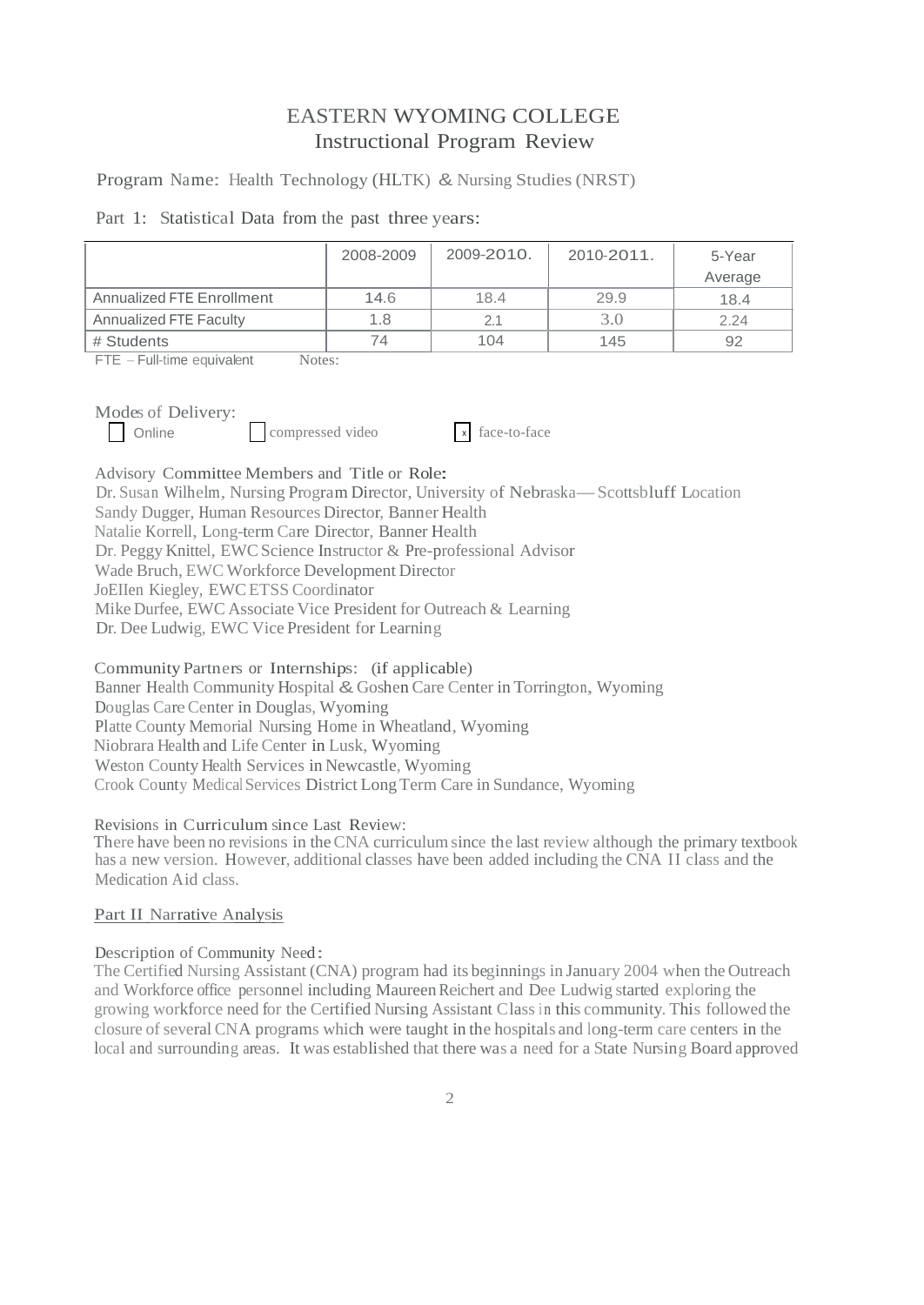Certified Nursing Assistant class in this area of Wyoming because of pent-up demand and the projected need for healthcare workers in long-term care settings. With additional help from a contracted part-time instructor Jan King, RN, the program was approved in May 2004.

In the beginning the instructor position was a part-time position, and in 2006 the CNA instructor position evolved into a full-time position and continues to be a full-time position l ocated at the Torrington campus. In the summer of 2010, Jan King RN retired and Gwen Yung RN, BSN was hired for the full-time position as instructor for the CNA program.

In the summer of 2006, the Douglas campus and community expressed a need for a CNA program in Douglas. In April, 2008 a CNA program was established in Newcastle followed by Wheatland in April, 2009; Sundance in June,2010; and Lusk in September, 2011. Primarily part-time instructors are utilized in other parts of the service area. Vickie Winney was a full-time instructor for Douglas for two years and paid through the ETSS grant through Spring, 2012. The grant can no longer afford a full-time instructor so the Douglas position has reverted to an adjunct position. Most of the outreach classes are offered on an as-needed basis except Douglas which has held two classes per semester.

As shown in the table on page 2, the FTE attributed to this area has grown significantly in the last three years. The first classes were held in the basement of the Banner Medical Clinic Building, then held in Tebbet 132, and eventually moved to the Tebbet 110 which is being remodeled this summer to include a water source in the classroom. Tebbet 110 is a dedicated health technology classroom.

The CNA class represents a partnership with Banner Health, who provides some of our items used in the classroom labs. We feel we have a good working relationship with Banner Health facilities along with our outreach clinical sites in Lusk, Newcastle,Wheatland and Sundance.

Classes are scheduled to accommodate the various needs of the students including evening, day and weekend classes (5:30pm to 9:30pm and 8:00am to 4:30pm). We offer at least two classes each semester and a summer class on the Torrington and Douglas campus. The Wyoming Board of Nursing requires each student to complete at least 75 hours of CNA training which must include 16 hours as a clinical rotation at one of our clinical sites. At that point, the students are prepared to take a written test and perform a statewide skills test at a testing site. The testing sites for the students are offered in several different areas and dates in Wyoming.

We currently have two grants that are offered through the Workforce program that benefit low income students with children here at Eastern Wyoming College. They are the ETSS and TANF grants. If the student meets the requirements for the grant they will have the cost of tuition, books, supplies and any fees covered by the grant.

An ongoing advisory council meets at least once a semester to update the program and keep it on track. We have also formed a committee to evaluate the kinds of criminal background checks being done on the CNA students. Our program has a Department of Family Services (DFS) background check with which EWC currently works, but they may still be "unemployable" when they apply for <sup>a</sup> job because of other criminal or misdemeanor activity on their records. Banner Health facilities now require a nationwide background check to be done on each student before they can participate in the clinical experience in their facilities. These are done free of charge by the Banner Health facilities.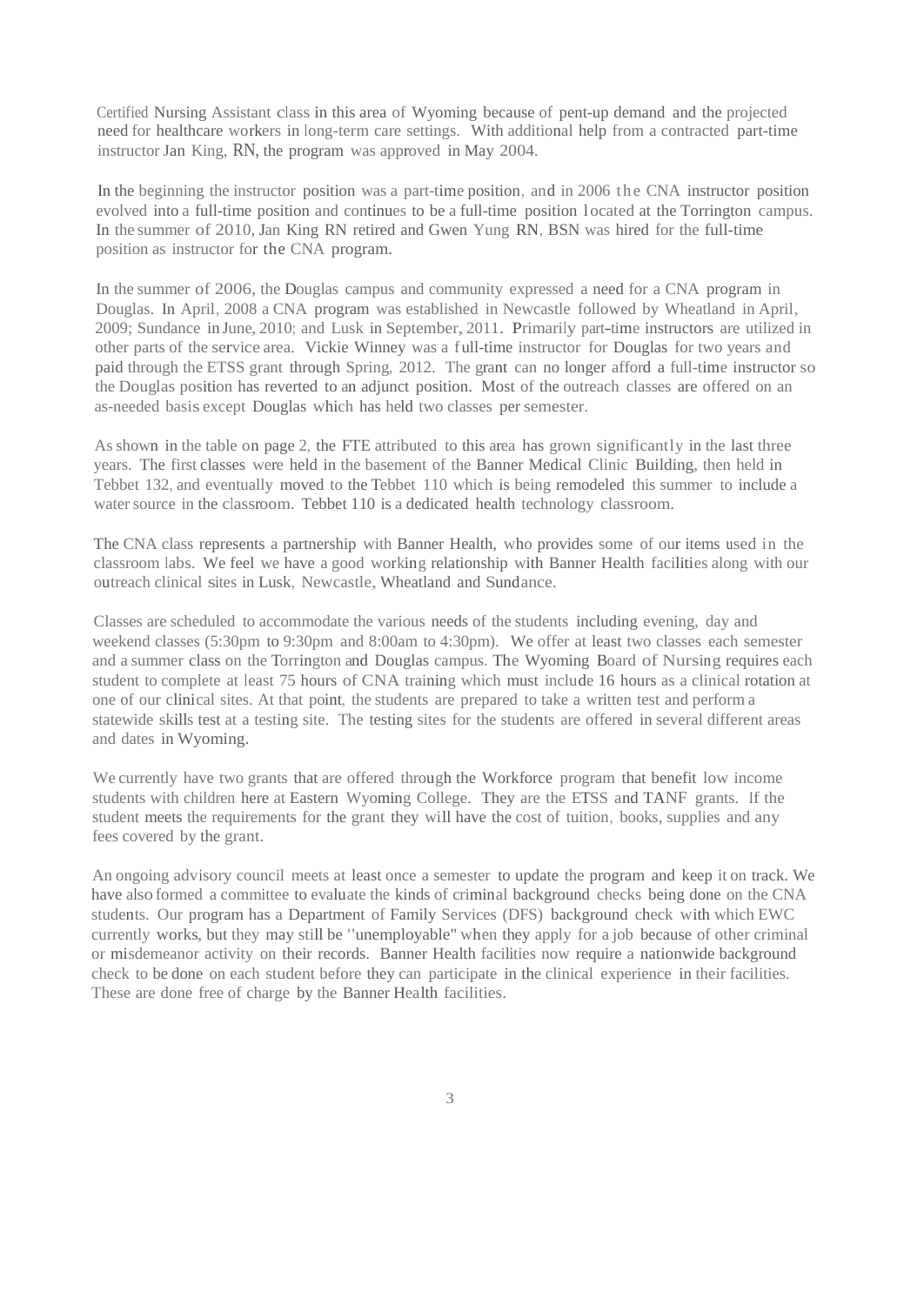# Description of State and National Trends

| <b>United States</b>                                | Employment              |       | Percent | Job      |
|-----------------------------------------------------|-------------------------|-------|---------|----------|
|                                                     | 2010                    | 2020  | Change  | Openings |
| Certified Nursing Assistants (health aides various) | $1,505,300$   1,807,300 |       | 20%     | 302,000  |
| Wyoming                                             | Employment              |       | Percent | Job      |
|                                                     | 2004                    | 2014  | Change  | Openings |
| Certified Nursing Assistants (health aides various) | 9244                    | 12830 | 28%     | 3586     |

State and National Wages

| Location             | Pay    | Year or Period (2010) |          |          |          |          |
|----------------------|--------|-----------------------|----------|----------|----------|----------|
|                      | Period | 10%                   | 25%      | Median   | 75%      | 90%      |
| <b>United States</b> | Hourly | \$8.68                | \$9.98   | \$11.63  | \$14.07  | \$16.91  |
|                      | Yearlv | \$18,060              | \$20,770 | \$24,190 | \$29,270 | \$35,170 |
| Wyoming              | Hourly | \$9.00                | \$11.04  | \$13.08  | \$15.04  | \$17.00  |
|                      | Yearly | \$18 720              | \$22,963 | \$27,570 | \$31,283 | \$35,360 |

Wage data are collected by each state through the Occupational Employment Statistics (OES) survey, conducted by the Bureau of Labor Statistics (BLS) at the U.S. Department of Labor. National wage estimates are developed by BLS. State and nationall occupation information is classified using the Standard Occupation Classification (SOC) system.

# Activities in Support of Student Recruitment and Retention

In Torrington, Gwen offers extra help and CNA refresher courses before each testing date to practice any skills that the student may need extra training in. Other instructors offer additional help to students as well. Students must successfully pass the class as well as participate in the clinical experiences. lf a student misses a lab day they have to set up a time to make up the lab. If a student misses clinical they will be placed in the next class clinical rotation. If a student fails the state written or skills test, most of the students return the second time to retake whichever part of the test they failed.

# Assessment of Student Learning

Classroom assessment techniques (CATs) and student evaluations have been completed for each class. I n addition, the division chair visits the classroom on a regular basis and provides feedback.

Objectives, goals, quizzes, and assessments are all listed in the class syllabus as well as the curriculum which was approved by the State Nursing Board. We continue to keep a spreadsheet of all student s who have taken the CNA class. We try to keep track of the students who have passed the state exams. However, this is not always possible because we have a number of students who do not notify us whether they have passed or not. Follow-up letters are sent to those students and most do not reply. Other students are taking this class as a prerequisite for nursing school and do not plan to become practicing CNAs. Overall, the students report they feel well prepared to take the state exam. In addition,some students after doing their clinical rotations have decided not to continue on with this particular career. This should be viewed as a positive outcome because it is better to know before if this career is a good fit for them.

This course is meeting workforce demands in Torrington, Wheatland, Lusk, Douglas, Newcastle, Sundance, Cheyenne and Mitchell Nebraska. Students who enter the workforce are earning entry-level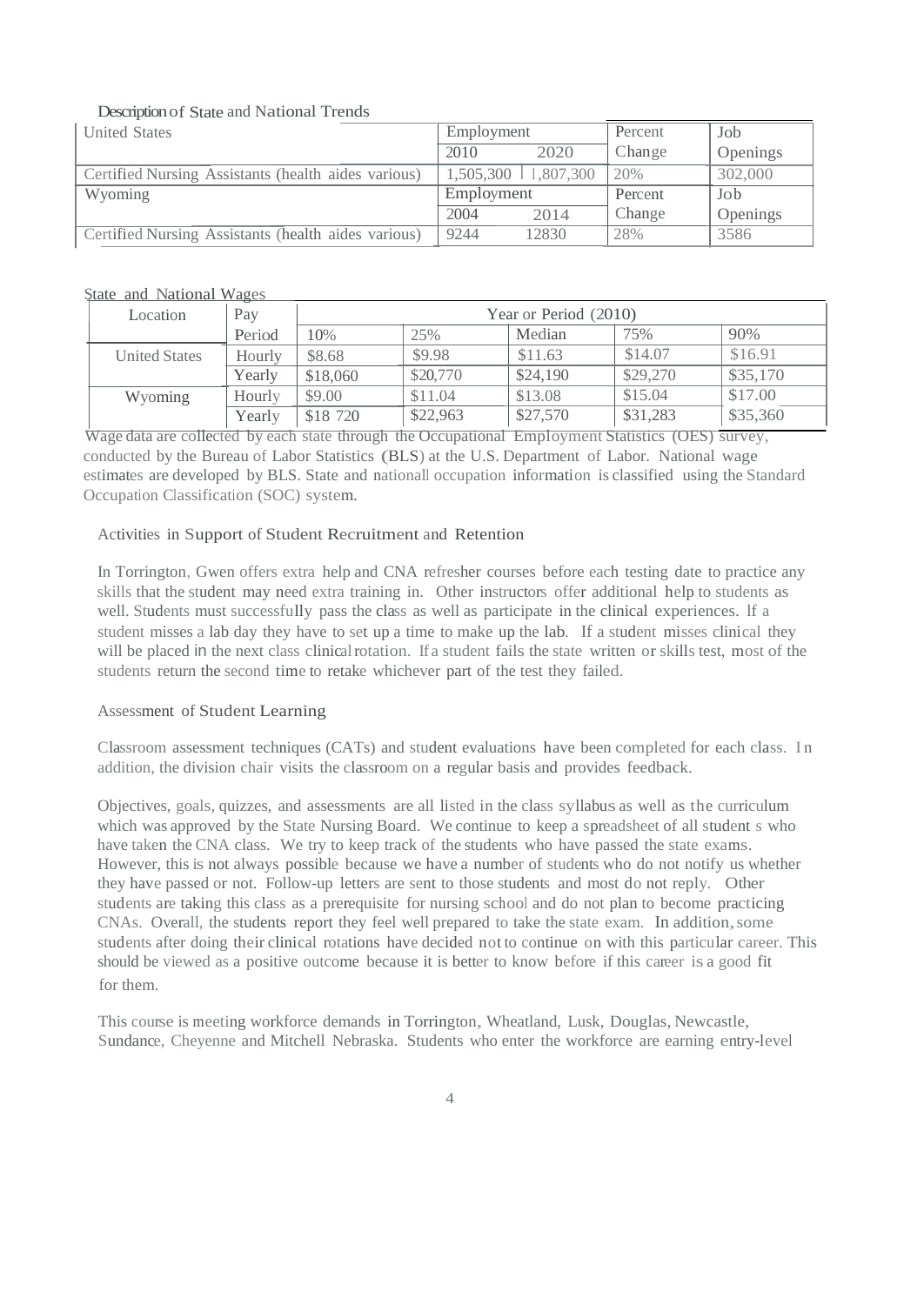wages ranging from \$9 to \$11 per hour in this region. Other parts of the state report higher entry level wages. For a four-credit hour class, this represents a good wage.

#### Strengths of the Program and Faculty

The Certified Nursing Assistant Program at EWC currently has three licensed and knowledgeable RN's with extensive nursing experiences including having worked for at least two years in a long-term care facility. In addition, they all have prior supervisory experience and have been approved by the Wyoming Stale Nursing Board. All must show completion of <sup>a</sup> "Train the Trainer"course as well.

The employer partnerships are important in this program. We discuss problems with our students as well as problems with staffing at the care centers. For the clinical rotation at the care centers, CNA students are paired with a staff CNA to provide opportunitiesto learn from the person actually doing the job and receiving two days of intense hands-on training. Students report that they enjoy these hands-on opportunities to work with the residents. All students are checked off on the skills in lab in the classroom before attending the clinical rotation.

Gwen is very comfortable with the curriculum and confident in her knowledge of the educational material. In addition, her years of experience as a practicing nurse and teaching in Nebraska for seven years gives her confidence in presenting this information to the students in an exciting environment.

Gwen has completed a class to become an approved CPR instructor. This is helpful because she also provides CPR classes for the students and offers classes for faculty and community.

She gives each student any extra help they need to complete the class. This is true for students who may be from other areas and cannot make class due to weather or students with children who have no family support or daycare when their children get ill. Other instructors are equally accommodating to students in their classes.

In October 2011 we were approved by the State Board of Nursing to teach the CAN II classes. We had our first class which had five (5) students, and they all passed the class. They are required to take forty (40) hours of lecture and lab time. Then the student goes back to the facility that they work at and a qualified Registered Nurse checks them off on the skills they have learned. The RN will follow the facility polices and procedure for that skill. Then they return the paperwork back to the instructor who checks them off on the skills they were unable to get at the facility, and the checklist is sent to the Board of Nursing to be approved. When approved they will appear on the State Registry as a CAN II. The student then is qualified to take the Medication Aide-Certified class which has also been added to our list of offerings. It requires 100 hours, of that, sixty (60) hours is lecture in the classroom and forty (40) is clinical time at the facility they work at.

#### Part III R e commendations

#### Faculty Recommendations

I meet and communicate on a regular basis with Mike Durfee and oL11ers to make sure the needs of our outreach sites are being met. I recommend that we meet once a year with the outreach instructors to discuss any improvements or changes in the method of instruction. Sometimes there are changes in rules and regulations from the State Board of Nursing or in the testing material.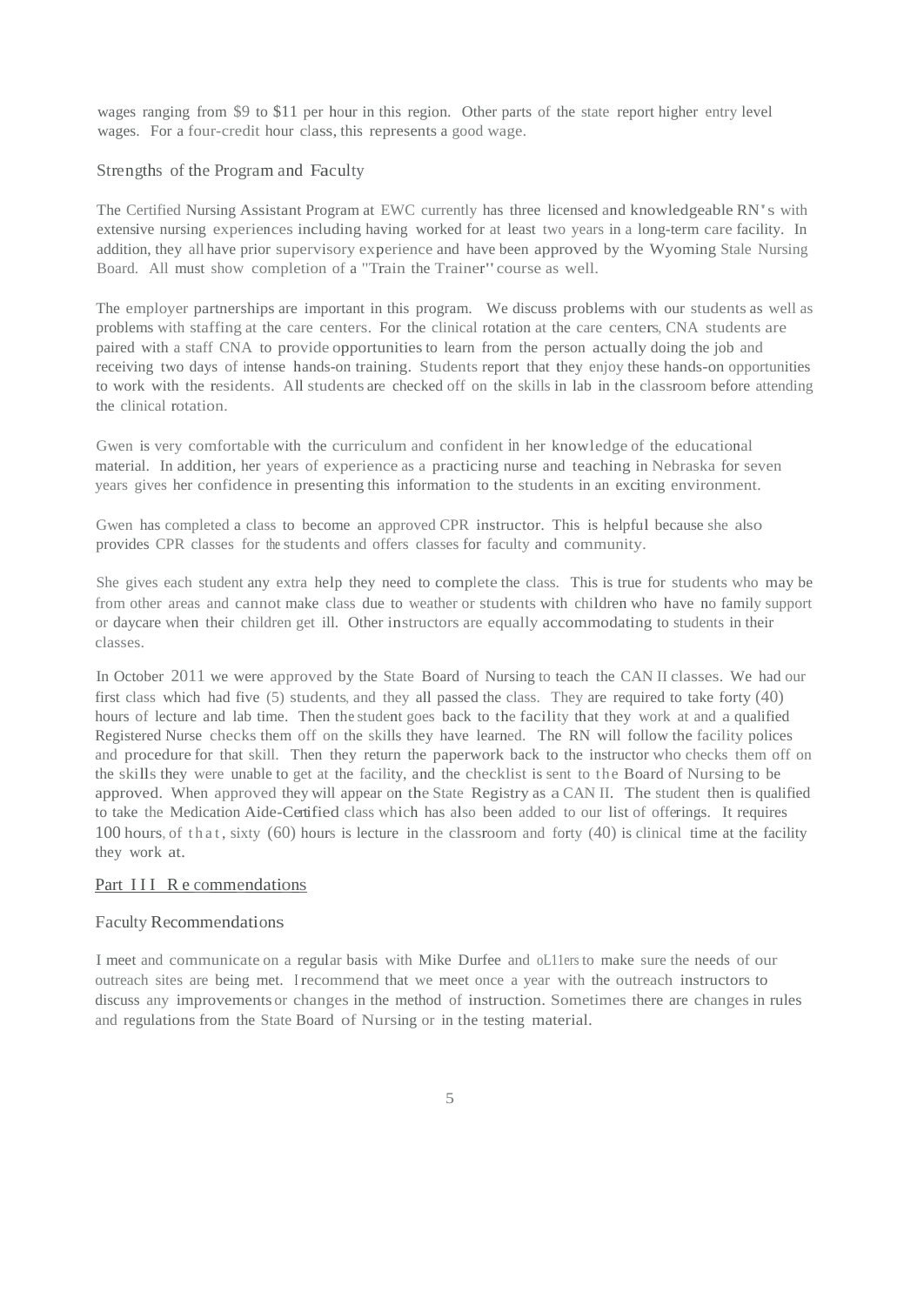One areal see that needs some improvement is arranging or finding a funding resource for students who do not necessarily qualify for TANF or ETSS. Many of our students come from medium income families or do not have children, however they really want to become a CNA or nursing student and do not have the funding available for this class. The cost for tuition, fees, uniforms, shoes, watch, testing and licensing fees amounts to more than \$800.00 dollars.

Thissummer the classroom is going to be remodeled so that we can have a sink and counter in the classroom. This was a concern the State Board of Nursing had when this class was started that the sink was not in the classroom. This will represent a big facility improvement.

#### Advisory Committee Recommendations:

The advisory committee had been somewhat inactive for the last couple of years; however, Gwen reinvigorated her advisory committee which met this spring and will meet at least two times a year. The committee commended Gwen on developing the two additional classes including the CNA II and the Medication Aid class. In addition, a discussion was held about the viability of developing an LPN program in Douglas. Wade Bruch is working closely with the outreach coordinators to conduct a survey of healthcare providers throughout the service area to determine the overall healthcare workforce demands. Most nursing programs do require the CNA class as a prerequisite for admittance into a nursing program. The CNA students are usually successful when they take their state exams. The advisory group thinks that EWC should be allowed to be a testing site. Gwen will continue to investigate that. The committee discussed a more intensive background check than the one that is provided through DFS.

#### Division Chair Recommendations:

The Certified Nursing Assistant Program continues to provide important skills and training to students at EWC. Three instructors are currently providing training and offering courses in EWC's six county service area. My recommendations for the program are as follows:

- I) Continue to work on providing a quality curriculum for CNA students, as well as developing CNA II, and Medication Aide-Certified courses.
- 2) Continue to pursue funding resources for students who do not qualify for TANF or ETSS financial assistance.
- 3) Continue to hold semi-annual Advisory Committee Meetings.
- 4) Continue to meet with Outreach Coordinators and Instructional personnel in order to continue to provide quality instruction and services at Outreach sites.
- 5) Work with recruiters and marketing personnel in order to better advertise the program , and recruit students.

#### Vice President's Recommendations:

The CNA program is not a "program" like other degree programs at EWC. Instead it has represented a class whereby the student is prepared to take the Certified Nursing Assistant state exam. A fledgling workforce department created the course which is now being taught at multiple locations throughout our service area. At this point, the Health Technology area is expanding to include the CNA II class and the Medication Aide. Other courses that are included under this umbrella include the intravenous therapy